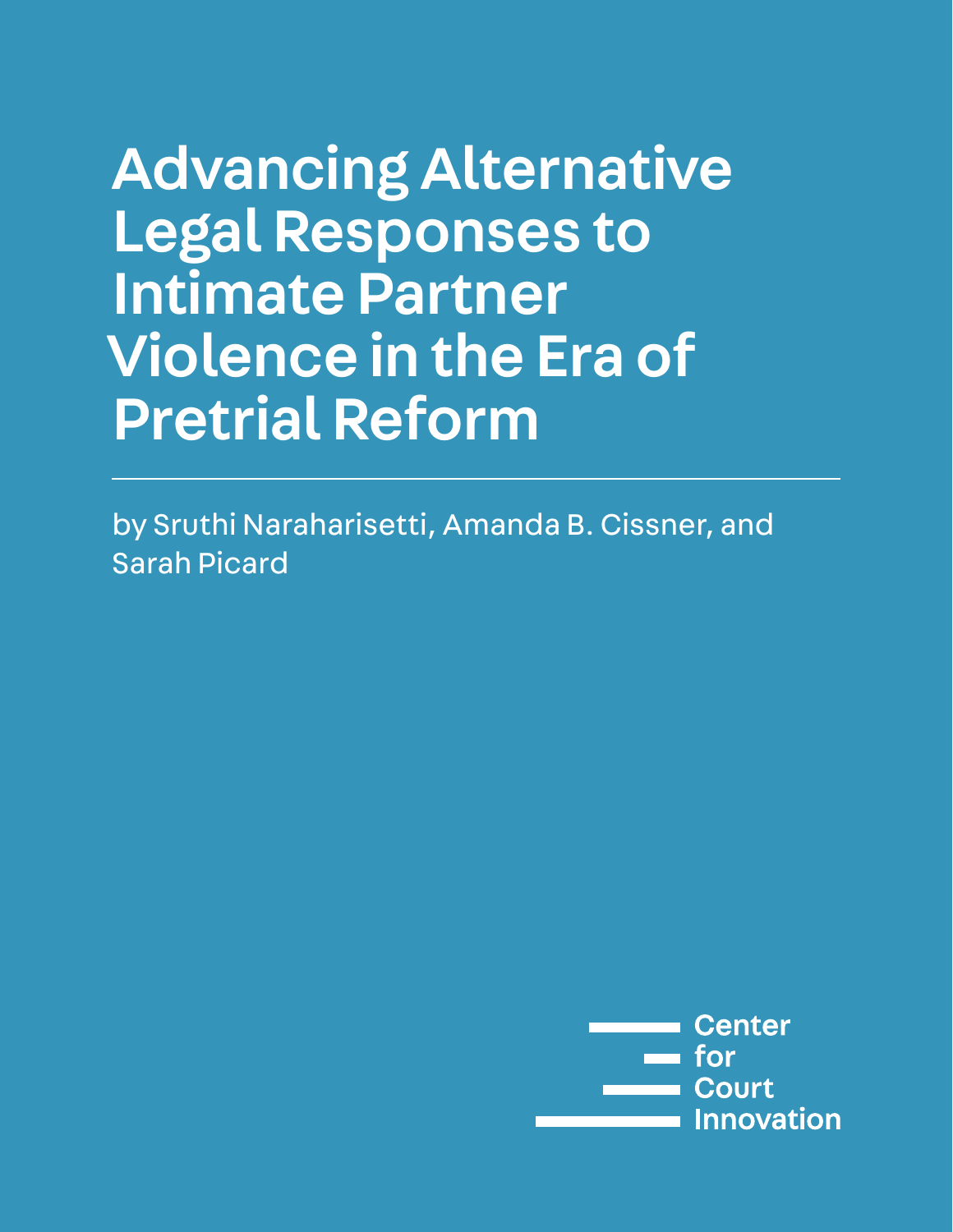# **Acknowledgements**

The authors are deeply grateful to Arnold Ventures for their partnership and support of this project, as well as their ongoing commitment to pretrial justice. In addition, we thank the members of the Arnold Ventures pretrial advisory board for their thoughtful consideration of this project and feedback on the survey instrument and distribution strategy. Thanks also to Virginia Bersch and Kristin Bechtel for their ongoing support, guidance, and patience throughout the life of this project.

Thanks to all those who assisted in our quest to identify and recruit our survey sample, including Jim Sawyer at the National Association of Pretrial Service Agencies and Alison Shames, Holly Ziemer, and Edith Han from the Center for Effective Public Policy. Thanks also to the National Center for Victims of Crime for providing us with early opportunities to share our findings with their membership.

From the Center for Court Innovation, we thank Liz Ling for collaborating with us on the case study site visits, offering a thoughtful practitioner's eye to all aspects of the project, and being a real thought partner in shaping the study. Thanks to Katie Crank for her assistance with coordinating the project early on and to members of the Center's Gender and Justice expert assistance team, who assisted in identifying case study sites and shared our survey recruitment materials across their networks. Thanks to Julian Adler for his support of this project. Thanks to Rachel Swaner, Rebecca Thomforde Hauser, and Olivia Dana for their feedback on the draft policy brief. Thanks to Samiha Amin Meah for designing this publication and to members of the Center's communication team who helped to get it out into the world.

Finally, thank you to all those who participated in the research, including those who completed our survey and those who so generously shared their time and insights during our case study site visits.

The opinions, findings, and recommendations expressed in this publication are those of the authors and do not necessarily represent the positions or policies of Arnold Ventures.

For correspondence, please contact Amanda Cissner, Center for Court Innovation, 520 8<sup>th</sup> Avenue, New York, NY 10018, cissnera@courtinnovation.org.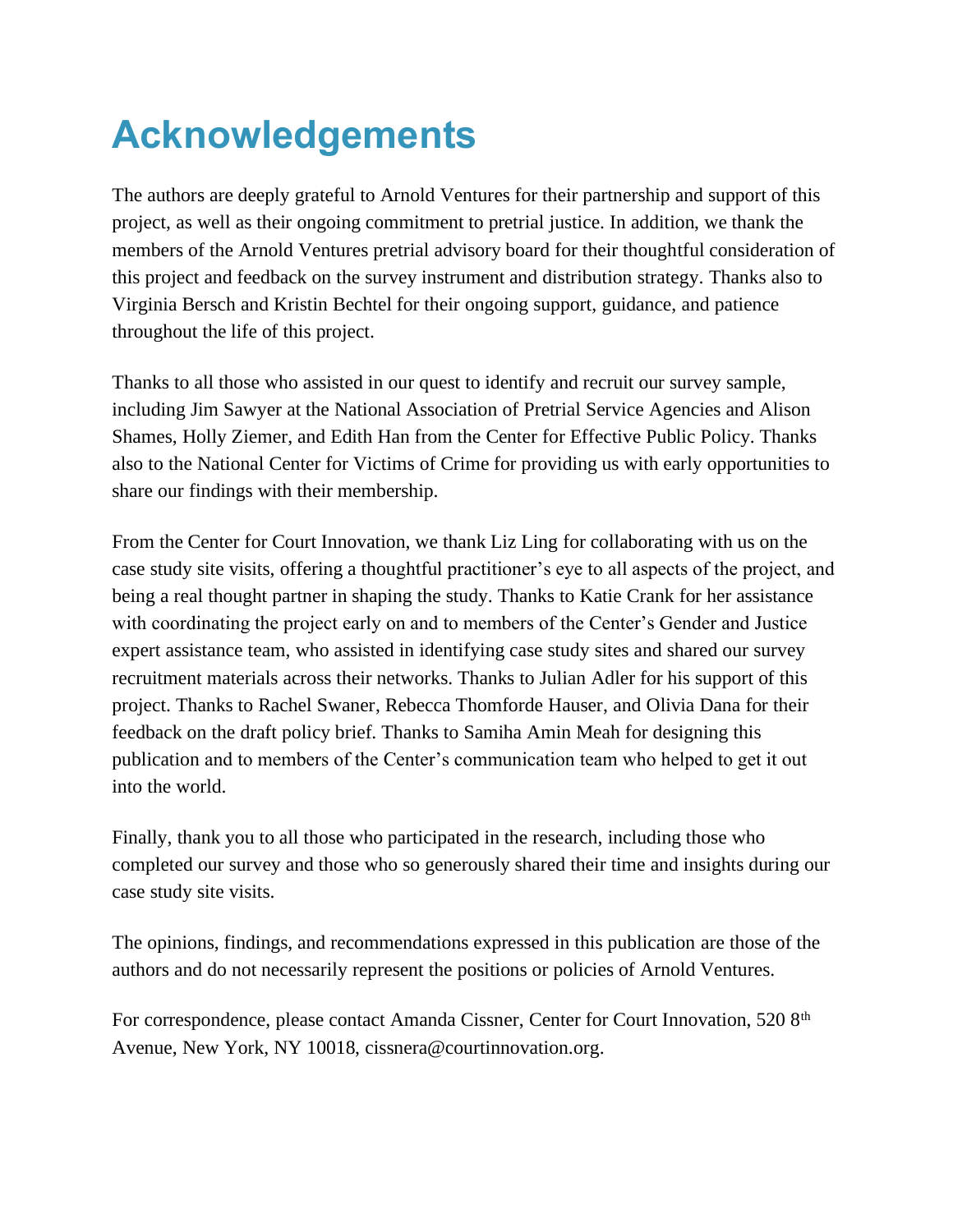Within the context of a national movement toward pretrial reform—including reduced reliance on pretrial detention and money bail, and a push for data-driven decision-making intimate partner violence (IPV) <sup>1</sup> poses a challenge to jurisdictions across the country seeking to weigh the goals of reform against potential risks to survivor safety.<sup>2</sup> The current study explores how jurisdictions already engaged in pretrial reform efforts maneuver this balance in their day-to-day operations. Specifically, we draw on a survey of 44 jurisdictions across the United States and five in-depth case studies to examine which components of general pretrial reform efforts have been adapted for application in IPV cases, what specialized practices have emerged, and how jurisdictions contend with the tension between ensuring the rights of the accused prior to any conviction and promoting survivor autonomy and safety.

## **The Critical Pretrial Period**

Criminal legal system responses to IPV allegations at the pretrial stage (i.e., after police have established probable cause and until a case is resolved by the court) are particularly critical for several reasons. First, there may be an increased risk of violence immediately following an arrest; many survivors cite fear of reprisal as a reason for not reporting violence.<sup>3</sup> Second, early dismissal of IPV cases is still more common than not in many jurisdictions.<sup>4</sup> Therefore, the pretrial period may be the *only* interaction with the criminal legal system for those involved in IPV cases. Negative experiences at this point can have adverse impacts on both survivors and those charged with IPV, including loss of jobs and income, exposure to trauma, family upheaval, and distrust for the criminal legal system. Finally, one of the central efforts of the general pretrial reform movement has been to minimize the use of pretrial detention except when necessary to safeguard public safety or ensure that those charged return to court. Decision-makers in many jurisdictions fear that release in cases of alleged IPV by definition comes at great risk to public safety—specifically, the safety of IPV survivors. However, some jurisdictions are considering the limitations of traditional pretrial approaches for preserving survivor safety and have viewed the current movement as an opportunity to consider alternatives to arrest and pretrial detention in IPV cases. Instead, some are exploring approaches thought to better address underlying causes of involvement with the criminal legal system in the first place—including opportunities for therapeutic interventions for individuals charged with violence and/or restorative and trauma-informed responses for both survivors and those charged with IPV.5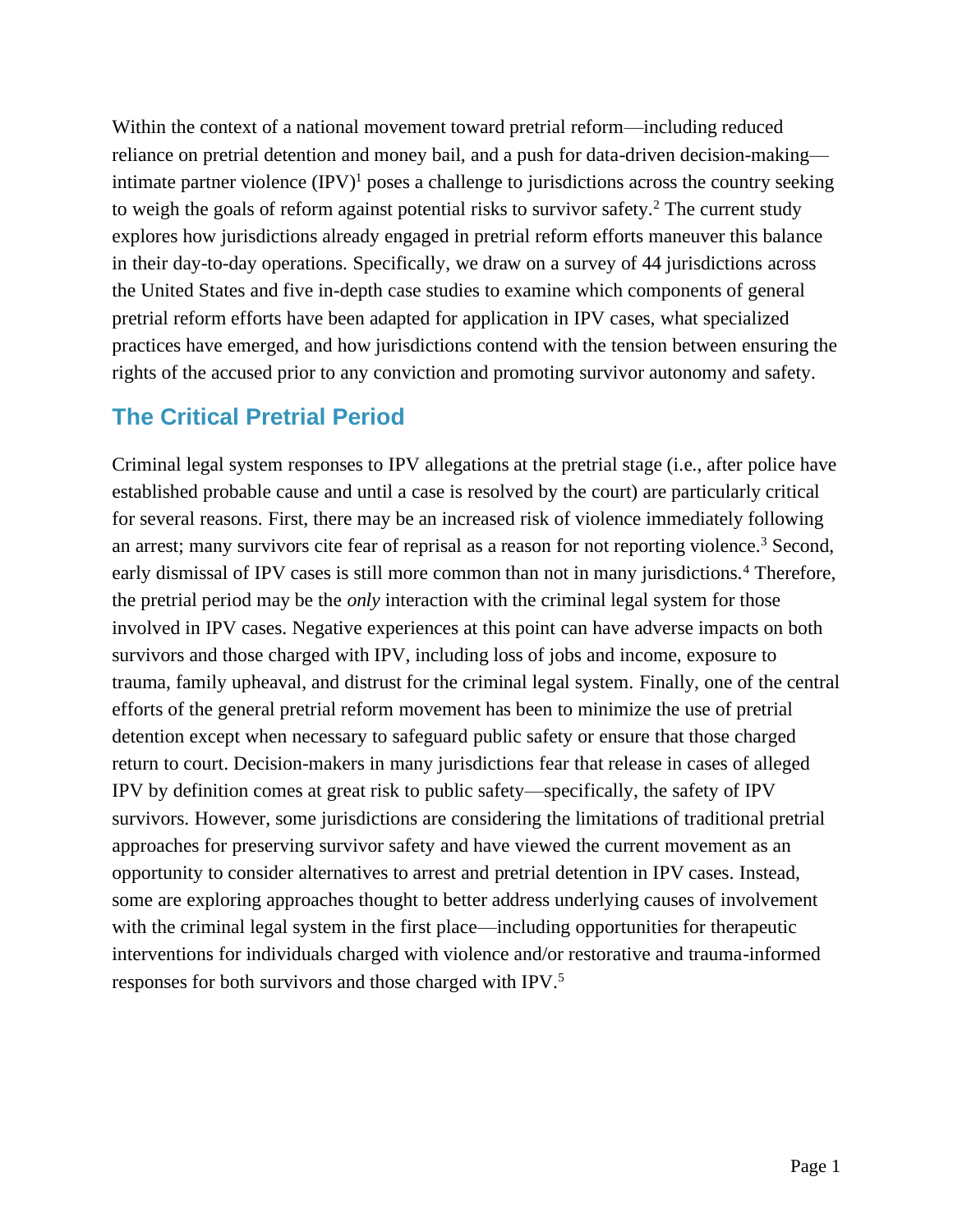# **The Sample**

Survey responses came from a diverse range of rural jurisdictions (33%), small cities (34%), and large urban centers (33%) across the country. Case study sites also came from geographically diverse jurisdictions: Ada County, Idaho; Buncombe County, North Carolina; Connecticut State; Denver (city and county), Colorado; and Lucas County, Ohio (Figure 1).

Survey recruitment efforts targeted agencies and individuals thought likely to have the most information about pretrial practices: pretrial service agencies and prosecutors' offices. Responses reflect these efforts; two-thirds of responses came from one of these two agency types. Victim advocates were the only other sizeable respondent group (14%).



# **IPV-Specific Practices**

Survey respondents reported on specific pretrial practices in cases involving IPV, including when and how individuals charged with IPV are typically released, common conditions of release in IPV cases, and resources used to inform decision-making for judges or prosecutors (including risk assessment and victim input through victim advocates). Unless otherwise noted, case study practices were similar to those reported in surveys.<sup>6</sup>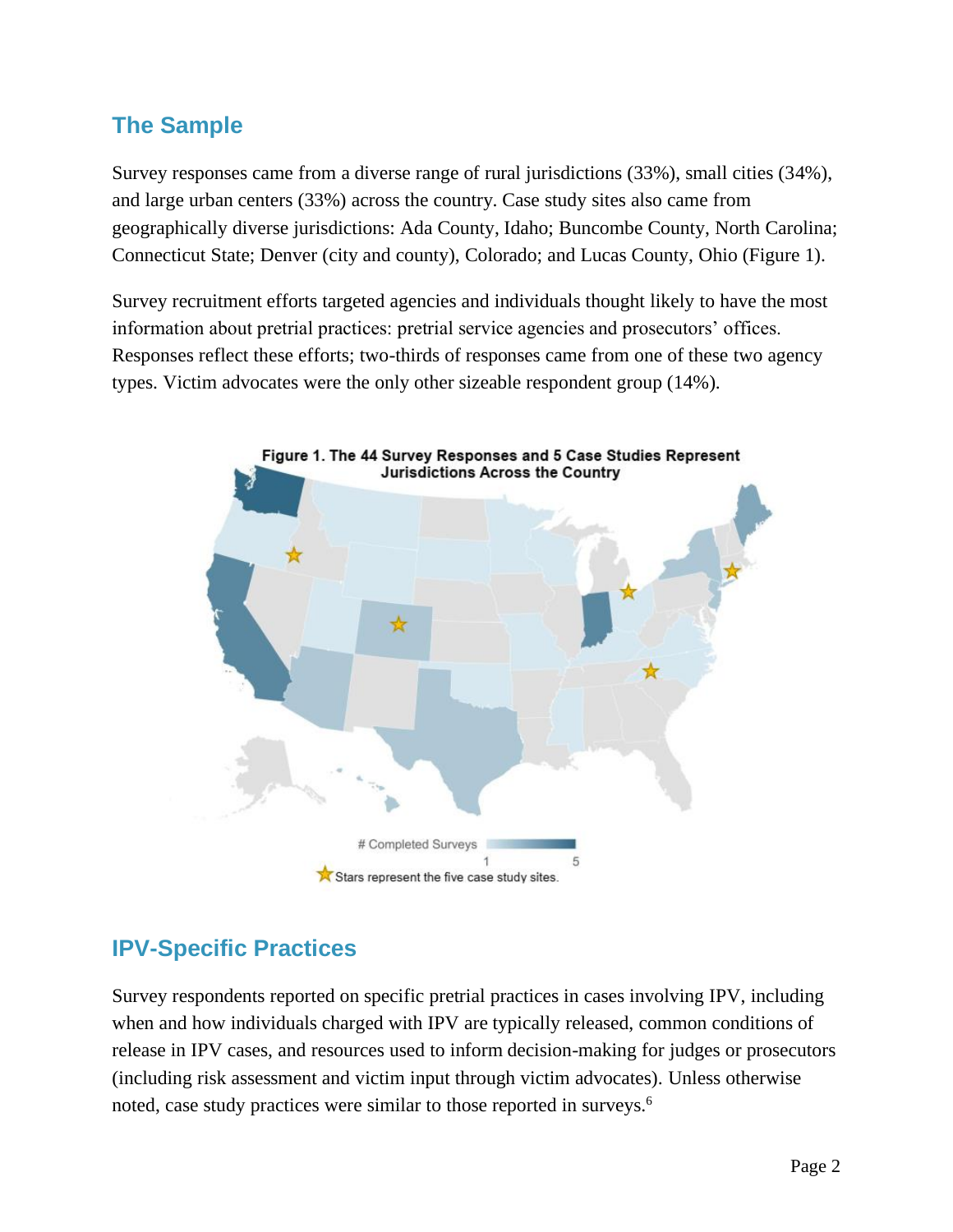Results from the research suggest few specialized pretrial responses for IPV cases. Responding jurisdictions largely reported continued adherence to the status quo (e.g., initial detention, reliance on money bail, protective orders, collaboration with advocates to provide survivor support), with a handful of specialized practices emerging. It is worth noting that there is scant evidence to support the use of status quo pretrial practices generally, and in IPV cases, the lack of evidence to support these practices is no exception. Further research is needed to determine the advisability of application to cases involving IPV.

**Release Timing** In general, the initial pretrial responses to IPV cases are more restrictive than in non-IPV cases—i.e., less likely to be released by police prior to arrest, booking, or first appearance. Most commonly, those charged with IPV are not released until after their first court appearance.

#### NOTES FROM THE FIELD: SPECIALIZED PRETRIAL DIVERSION

The State of Connecticut has adopted a statewide pretrial diversion program for IPV cases. The nineweek abusive partner intervention program is available to those facing their first misdemeanorlevel IPV charge.

Those who complete the program, avoid re-arrest, and comply with protective orders and other conditions may be eligible to have their charges dismissed after 13 months.

One limitation to circumventing arrest is the existence of mandatory arrest policies in IPV cases in many jurisdictions.

In the two sites without mandatory arrest policies (Ada and Buncombe Counties), interviewees report that misdemeanor IPV charges rarely result in an arrest, due to the particulars of law enforcement policies or practices in those sites.<sup>7</sup>

**Mechanism for Release** Three-quarters of jurisdictions report regularly using secured ("money") bond in both IPV and non-IPV cases, despite widespread pretrial reform efforts across the responding jurisdictions. Responding jurisdictions are less likely to regularly release IPV cases through the least restrictive conditions compared to non-IPV cases (i.e., release on recognizance or unsecured bond).

**Release Conditions** Following initial bail hearings, conditions of release look remarkably similar in IPV and non-IPV cases. Exceptions in IPV cases include greater imposition of protective orders and firearms relinquishment orders.

Interviewees across case study sites indicated interest in the use of electronic monitoring to supplement pretrial supervision in hopes that the technology might enhance survivor safety. However, electronic monitoring and GPS do not significantly improve outcomes in general pretrial reform efforts<sup>8</sup> and the limited research with IPV populations shows mixed results.<sup>9</sup>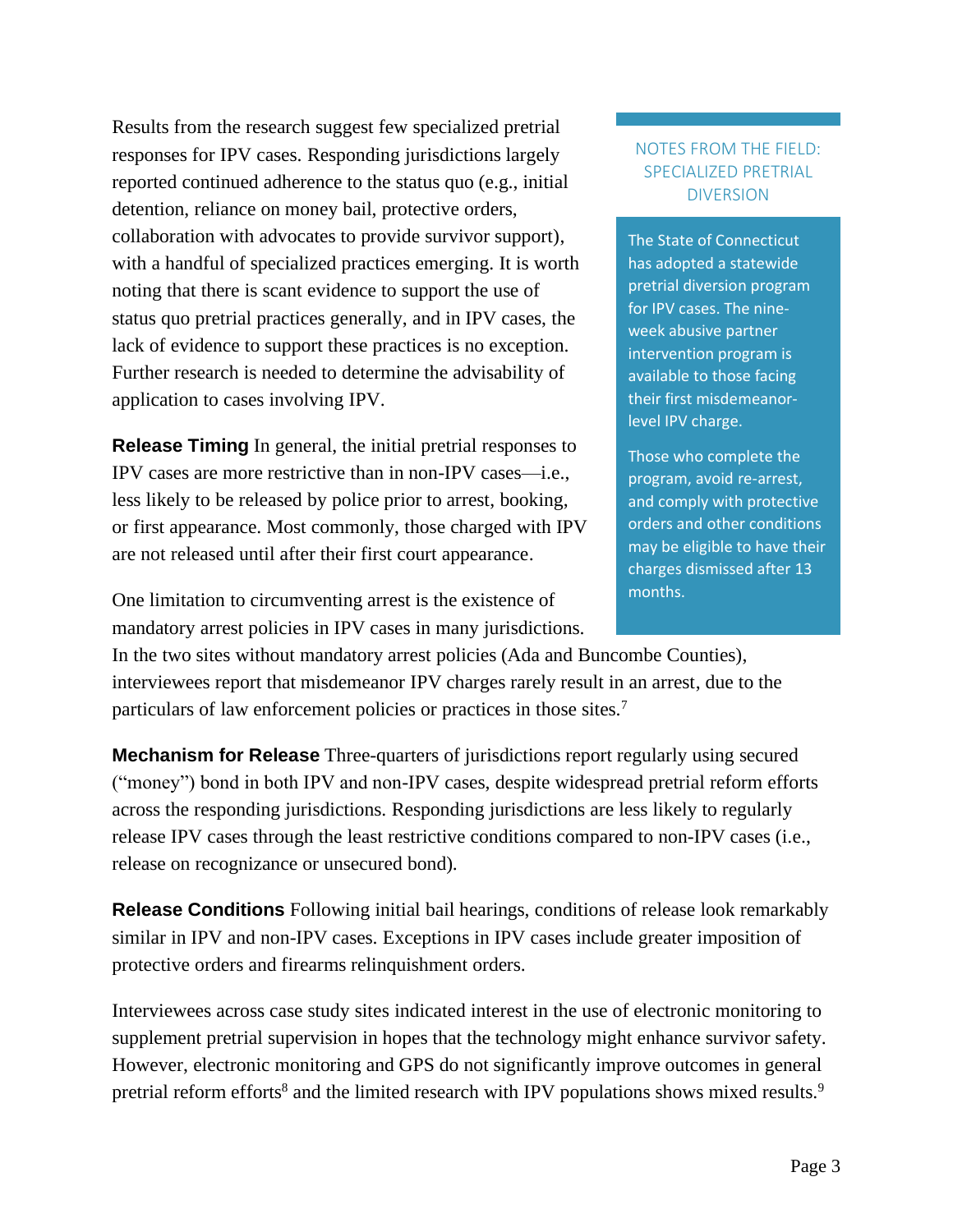#### NOTES FROM THE FIELD: TRIAGE RESPONSES

In **Connecticut**, responding police officers administer an 11 question lethality assessment with survivors. Those situations deemed high risk initiate an immediate triage response. Officers connect high-risk survivors to the local family justice center and/or victim advocate resources while still on scene. **Buncombe** and **Lucas** Counties apply a similar approach: responding officers use an IPV-specific lethality assessment and refer high risk survivors to local victim service providers and/or the family justice center while on site.

In **Denver**, advocates collaborate in a triage team with the reported dual goals of ensuring timely services for survivors and accountability for the accused. The group meets three times weekly to review high-risk cases from the past 24 hours. The team brings together advocates from across the system to share information, discuss survivor needs and delegate outreach, and identify survivors deemed to be at high risk for serious violence or lethality.

**IPV Risk Assessment** Only eleven of the responding jurisdictions report utilizing an IPV-specific risk assessment tool to inform pretrial practice. Jurisdictions seem open to implementing risk assessments; 89% of those responding report that pretrial decisions are informed by a *general* risk assessment tool. The limited application of IPV specific tools may suggest a need for additional guidance on and access to IPV assessments.<sup>10</sup>

Two case study sites use an IPV-specific risk assessment tool to inform detention and supervision decisions. Connecticut uses the revised Domestic Violence Screening Instrument (DVSI-R) coupled with the Supplement Risk Instrument (SRI), and Denver uses the Ontario Domestic Assault Risk Assessment (ODARA) to inform pretrial decisions.

**Victim Advocates** The vast majority of responding jurisdictions report connecting survivors to advocates as a matter of course. While not an area probed in the survey, victim advocates in case study sites report regularly linking survivors with resources (e.g., emergency housing, civil legal services). Advocates do not make direct recommendations for release or conditions of release. However, their communication on survivors' behalf may inform others' decisions regarding appropriate charges and release.

## **Recommendations**

Given resource discrepancies and differential support for pretrial reform across the country, the recommendations that follow will be more feasible in some jurisdictions than in others. Nonetheless, these recommendations are informed by survey and case study results and pose important areas for consideration and goal-setting when developing pretrial approaches to IPV.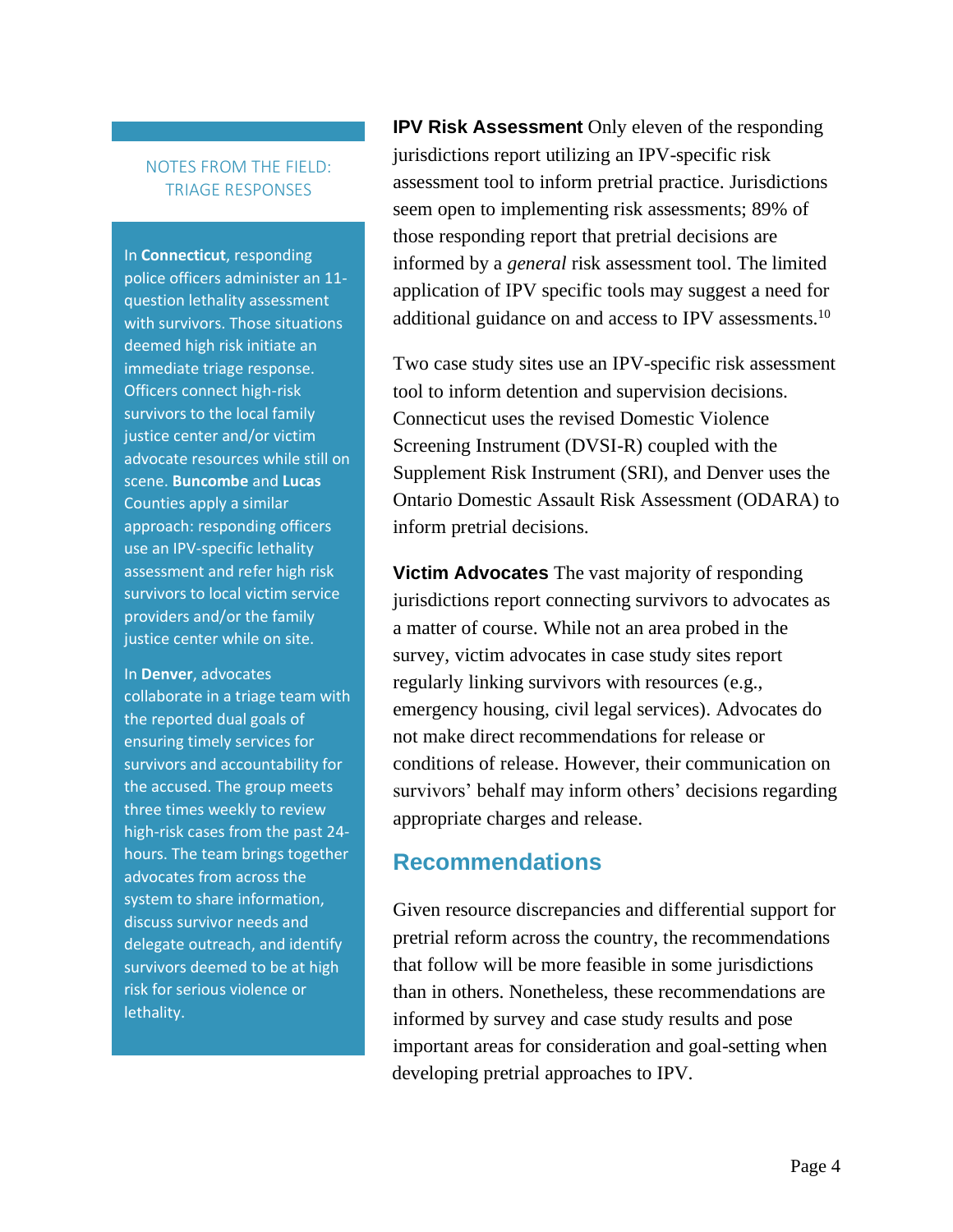**1. Center Survivor Voices** Either by directly engaging survivors themselves or through community-based advocates who can accurately speak on their behalf, jurisdictions can engage in efforts to meaningfully integrate the voices of survivors in developing local pretrial options. (See sidebar, incorporating survivor voices.)

**2. Assess for IPV-Specific Risk & Needs** Jurisdictions should select a tool that is not only validated and reliable,  $11$ but that is sustainable in their community (e.g., based on available staff to administer assessments, cost of the tool).

**3. Develop Robust Service Options** Jurisdictions should consider options that take into account the risks and needs of those charged, as well as the general evidence base regarding what leads to success in treatment.

Beyond voluntary pretrial diversion programs offered to the accused, jurisdictions can make use of local service resources by integrating referrals to community-based providers (e.g., for job training and employment services, housing assistance, financial literacy, substance use treatment, trauma-informed therapy, restorative justice). While *mandating* such services is not necessarily feasible or appropriate in the pretrial stages of a case, promoting access to high-quality services stands to potentially benefit all parties facing IPV involvement.

#### **4. Minimize the Footprint of the Criminal Legal**

**System** Arrest and initial detention—the most frequently applied response reported by the majority of jurisdictions surveyed—will likely continue to be the most appropriate response in some IPV situations. We recommend that jurisdictions strive to (a) detain only those at the highest risk for repeated violence or failure to appear and (b) provide high-quality substantive programming relevant to individuals' specific needs during the detention period.

Where initial detention is not essential for safety or to ensure appearance in court, jurisdictions might consider an approach that marries law enforcement responses with

#### NOTES FROM THE FIELD: INCORPORATING SURVIVOR VOICES

Beyond meeting the immediate needs of survivors during the pretrial period, case study sites found ways to incorporate survivor voices throughout the process.

In Ada County, remote court appearances were introduced out of necessity in response to COVID-19. Stakeholders reflected that remote appearances facilitated greater engagement of survivors and advocates in the process.

In Buncombe County, a local non-profit holds monthly survivor meetings to elicit ongoing feedback, hold system players accountable, and encourage survivors to advocate for systemic change.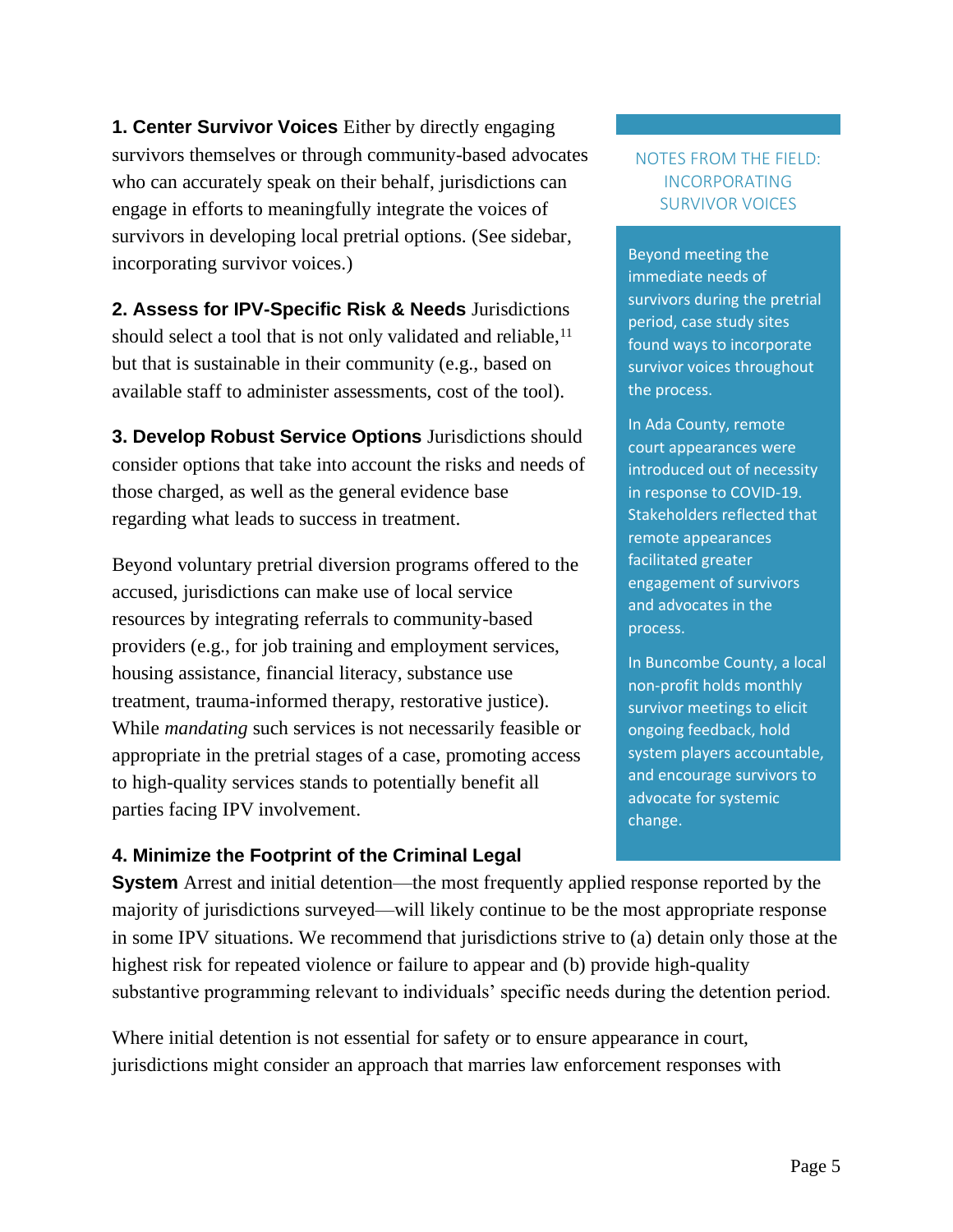#### NOTES FROM THE FIELD: WRAP-AROUND ADVOCACY

Three sites use wrap-around service hubs to connect survivors to advocates and services. In **Buncombe** and **Ada**, this takes the form of a family justice center; in **Denver**, the Rose Andom Center similarly brings together both system- and community-based services in a single-stop location, including access to civil legal services, with additional offsite services available for specific needs.

embedded community-based advocates, potentially enhancing survivor safety while avoiding the collateral consequences and trauma of custodial arrest.<sup>12</sup>

**5. Consider Culture** Negative experiences with the criminal legal system have the potential to leave survivors re-traumatized. <sup>13</sup> Historic over-policing and disproportionate use of carceral responses in  $BIPOC<sup>14</sup>$  and immigrant communities make choices around involving the criminal legal system particularly fraught for survivors and those charged with IPV in these communities.<sup>15</sup>

Despite only being mentioned in one of the case study sites (Buncombe County), we recommend that sites promote culturally responsive services and policies. Services that can engage with individuals' race, ethnicity, gender identity, cultural background, sexual orientation, language, disability, and community trauma are theorized to enhance engagement and applicability.<sup>16</sup>

**6. Create Sustainable, Quality Training Materials** A quarter of survey respondents identified insufficient training as a barrier to implementing pretrial reform in IPV cases. Additionally, a variety of interviewees across the case study sites mentioned insufficient training as an ongoing need. We recommend that jurisdictions prioritize regular, high-quality training specific to issues of intimate partner violence, including but not limited to: dynamics of IPV, access to justice, self-represented litigants, working with people who cause harm, trauma-informed practice, risk-need-responsivity, risk and lethality assessment.

**7. Build a Cross-Disciplinary Collaborative** While not always explicitly taking the form of a coordinated community response,<sup>17</sup> interviewees across the case study sites spoke of the importance of collaboration across system- and community-based agencies in promoting community and survivor safety during the pretrial period. Benefits of cross-agency collaboration include the potential for information-sharing—including immediate notification of release and violations, problem-solving in real time, and training. Where a coordinated community response already exists, jurisdictions may be easily able to incorporate pretrial considerations to regular collaborative discussions.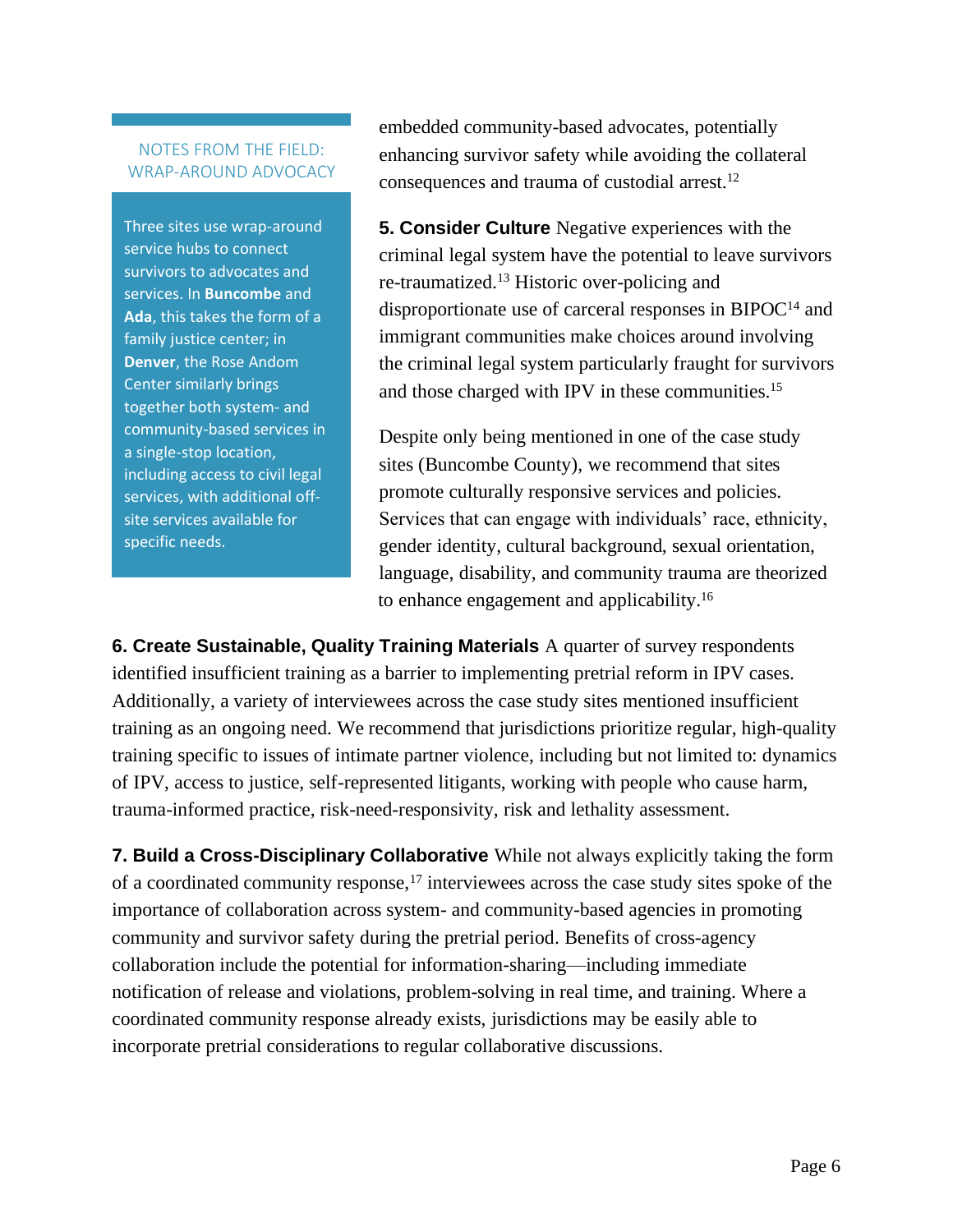# **Endnotes**

<sup>1</sup> The terms "intimate partner violence" and "domestic violence" are often used interchangeably. Throughout this brief, we opt for the former term, as it less ambiguously excludes violence between nonintimate family members.

<sup>2</sup> Both the terms "survivor" and "victim" are frequently used to describe those who have been harmed through IPV. We have opted for the terminology of survivor throughout this brief, except when referring specifically to advocates, who have historically been described as victim advocates.

<sup>3</sup> Reaves, B. A. 2017. *Police Response to Domestic Violence, 2006-2015.* Special Report, U.S. Department of Justice, Office of Justice Programs, Bureau of Justice Statistics. https://bjs.ojp.gov/content/pub/pdf/prdv0615.pdf.

<sup>4</sup> Garner, J. H., & Maxwell, C. D. 2009. "Prosecution and Conviction Rates for Intimate Partner Violence." *Criminal Justice Review* 34(1):44–79. doi:10.1177/0734016808324231.

<sup>5</sup> McKay, T., Bir, A., Lindquist, C., Steffey, D., Keyes, V., & Siegel, S. Y. 2013. *Addressing Domestic Violence in Family Strengthening Programs for Couples Affected by Incarceration*. ASPE Research Brief, U.S. Department of Health and Human Services. Accessed at [https://aspe.hhs.gov/sites/](https://aspe.hhs.gov/sites/%20default/files/migrated_legacy_files/139246/rpt.pdf)  [default/files/migrated\\_legacy\\_files//139246/rpt.pdf;](https://aspe.hhs.gov/sites/%20default/files/migrated_legacy_files/139246/rpt.pdf) Bonomi, A., Zeoli, A. M., Shanahan, S., & Martin, D. 2021. "Saving Lives: Working across Agencies and Individuals to Reduce Intimate Homicide among those at Greatest Risk." *Journal of Family Violence* 36:523*-526.* doi:10.1007/s10896-021-00266-5.

<sup>6</sup> For more information on practices observed by the case study sites, see our companion piece, *Pretrial Responses to Intimate Partner Violence: Notes from the Field*.

<sup>7</sup> In Idaho, law enforcement must witness a crime to make an arrest in misdemeanor-level crimes, including IPV. In Buncombe County, interviewees reported that law enforcement has interpreted a requirement for probable cause to mean that they cannot make an arrest without visible physical harm to one of the parties. Parties can file a request with the court for an arrest to be made after the initial law enforcement response.

<sup>8</sup> VanNostrand, M., Rose, K., & Weibrecht, K. 2011. *State of the Science of Pretrial Release Recommendations and Supervision*. Rockville, MD: Pretrial Justice Institute; Belur, J., Thornton, A., Tompson, L., Manning, M., Sidebottom, A., & Bowers, K. 2017. *A Systematic Review of the Effectiveness of the Electronic Monitoring of Offenders*. London: What Works Centre for Crime Reduction. Accessed a[t https://perma.cc/K6LH-3R6F;](https://perma.cc/K6LH-3R6F) Sainju, K. D., Fahy, S. Hamilton, B. A., Baggaley, K., Baker, A., Minassian, T., & Filippelli, V. 2018. "Electronic Monitoring for Pretrial Release: Assessing the Impact." *Federal Probation* 82(3):3-10.

<sup>9</sup> Erez, E. & Ibarra, P. R. 2004. "Electronic Monitoring of Domestic Violence Cases: A Study of Two Bilateral Programs." *Federal Probation* 68(1):15-20.

<sup>10</sup> See Fanarraga, I., Yang, J., & Koetzle, D. 2021, *forthcoming*. *Intimate Partner Violence and Risk Assessment: A Systematic Review.* Draft report submitted to Arnold Ventures.

 $11$  For more information on which assessment tools have been previously validated (and for which populations), see See Fanarraga, I., Yang, J., & Koetzle, D. 2021, *forthcoming*. *Intimate Partner Violence and Risk Assessment: A Systematic Review.* Draft report submitted to Arnold Ventures.

<sup>12</sup> Jäggi L.J., B. Mezuk, D.C. Watkins, & J.S. Jackson. 2016. "The Relationship between Trauma, Arrest, and Incarceration History among Black Americans: Findings from the National Survey of American Life." *Society and Mental Health* 6(3):187-206. doi[:10.1177/2156869316641730.](https://doi.org/10.1177/2156869316641730)

<sup>13</sup> Walker, L. E. A., & Conte, C. B. 2017. "Women, Domestic Violence, and the Criminal Justice System: Traumatic Pathways. Pp. 48-74 in *Gender, Psychology, and Justice: The Mental Health of Women and Girls in the Legal System*, edited by C. C. Datchi & J. R. Ancis. New York, NY: New York University Press; Katirai, N. 2020. "Retraumatized in Court." *Arizona Law Review* 62:81-124.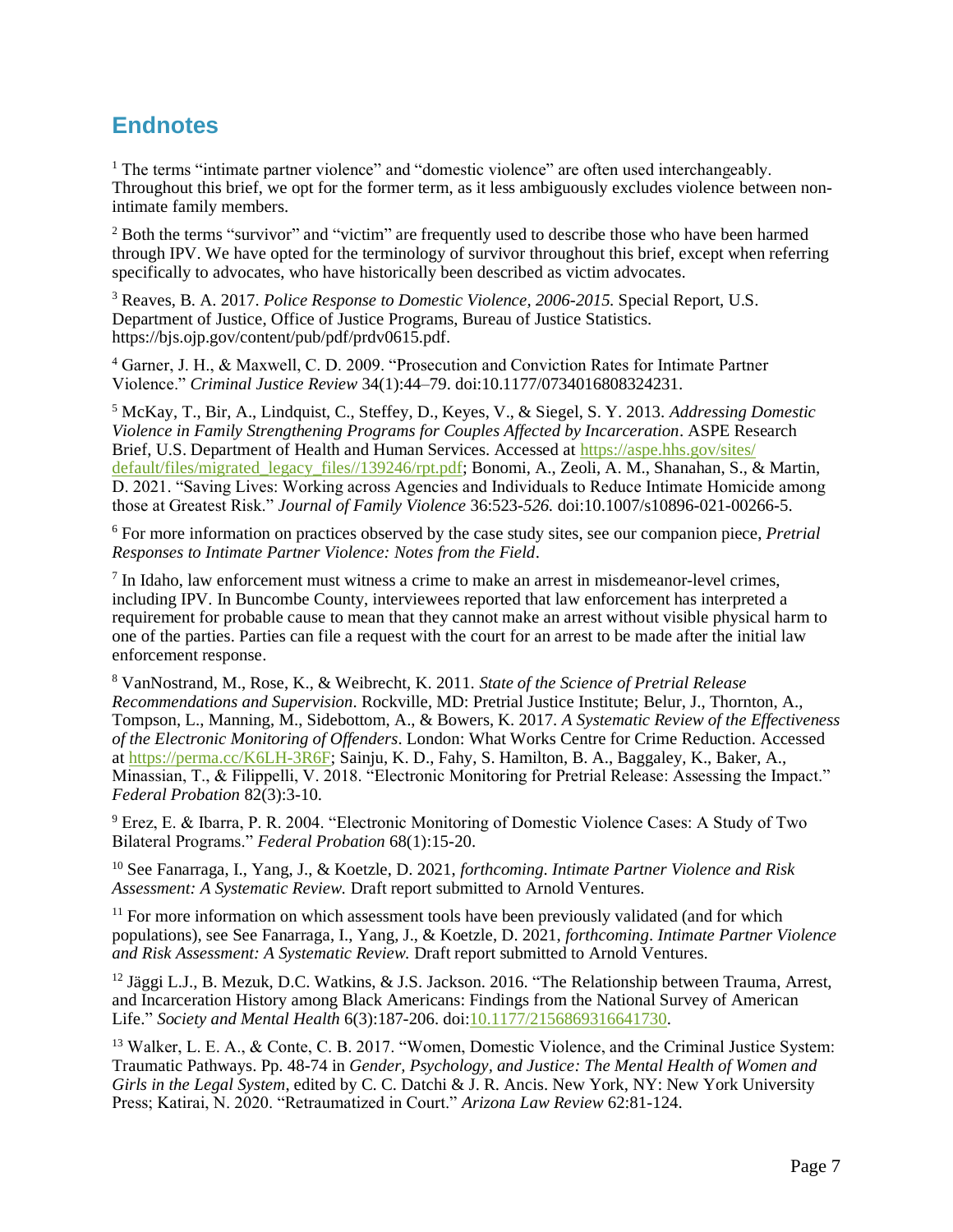<sup>14</sup> i.e., Black, indigenous, and people of color.

<sup>15</sup> Reina, A. S., Lohman, B. J., Maldonado, M. M. 2013. "'He Said They'd Deport Me': Factors Influencing Domestic Violence Help-Seeking Practices Among Latina Immigrants. *Journal of Interpersonal Violence* 29(4):593-615; Smith, S. G., Chen, J., Basile, K. C., Gilbert, L. K., Merrick, M. T., Patel, N., Walling, M., Jain, A. 2017. *The National Intimate Partner and Sexual Violence Survey (NISVS): 2010-2012 State Report.* Atlanta, GA: National Center for Injury Prevention and Control, Centers for Disease Control and Prevention.

<sup>16</sup> Bourgon, G., & Bonta, J. 2014. "Reconsidering the Responsivity Principle: A Way to Move Forward." *Federal Probation* 78(2):3-10. For a discussion of culturally-responsive abusive partner intervention programs, see [https://www.courtinnovation.org/publications/culture-matters-grounding-abusive-partner](https://www.courtinnovation.org/publications/culture-matters-grounding-abusive-partner-intervention-work-culture-and-community)[intervention-work-culture-and-community.](https://www.courtinnovation.org/publications/culture-matters-grounding-abusive-partner-intervention-work-culture-and-community) For other responsivity considerations and services, see [https://www.childwelfare.gov/topics/systemwide/cultural/ services/domviolence/.](https://www.childwelfare.gov/topics/systemwide/cultural/%20services/domviolence/)

 $17$  A coordinated community response (CCR) model is a multidisciplinary team, typically bringing together stakeholders from the criminal and civil legal systems and community-based organizations to coordinate local responses to IPV. The specific goals and structure of CCRs varies across sites, but generally prioritizes survivor safety and offender accountability. The model originated in Duluth, Minnesota in the 1980s and has since become a standard approach to collaborative system responses to domestic and intimate partner violence.